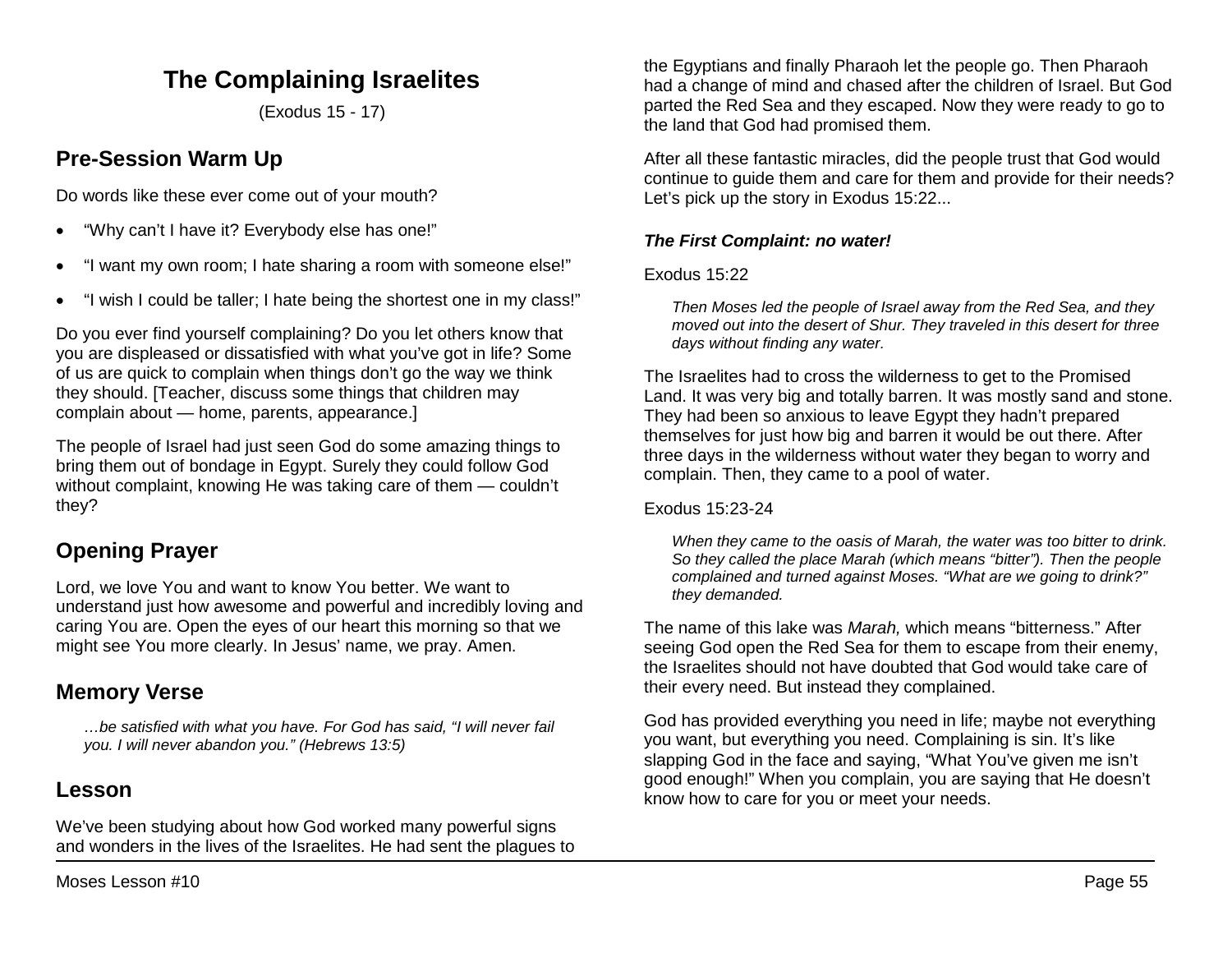You please God when you show contentment in your life. His word says we are to "do all things without complaining" (Philippians 2:14). God wants you to be satisfied with His care for you.

From their complaining it was clear that the Israelites were not content with God's care for them. So, Moses cried out to the Lord.

#### Exodus 15:25a

*So Moses cried out to the LORD for help, and the LORD showed him a piece of wood. Moses threw it into the water, and this made the water good to drink.*

After Moses prayed to God, He showed him a tree and told Moses to throw it into the water. The bitter taste disappeared and the water became drinkable.

At first the Israelites couldn't drink the water because it was like acid. God wanted to teach the people a lesson. This water is a picture of the unbelieving, grumbling attitude of the people who would not trust God. The tree is a picture of the cross that Jesus was crucified on. Can you see the lesson? When you put Jesus into your attitudes they turn sweet!

The Israelites traveled on. Pretty soon the people ran out of the food they'd brought from Egypt and they began to worry again. Soon they were complaining.

## *The Second Complaint: no food!*

#### Exodus 16:2-3

*There, too, the whole community of Israel complained about Moses and Aaron. "If only the LORD had killed us back in Egypt," they moaned. "There we sat around pots filled with meat and ate all the bread we wanted. But now you have brought us into this wilderness to starve us all to death."* 

So you see, even after the miracle of throwing the tree into the bitter waters of Marah to sweeten them, they were complaining about the

lack of food. How quickly they forgot how faithful God had been to them all along.

The people complained and said they wanted to go back to Egypt! But, they didn't really want to be slaves back in Egypt again; they just wanted life to get easier. In the pressure of the moment, they were only thinking of the quickest way of escape from a tough situation.

When pressure comes your way, don't look for the easy way out. Instead, think about God's power and wisdom to help you deal with the situation. Maybe He's trying to teach you something! Maybe He's trying to teach you to trust Him in all situations.

The children of Israel never thought of asking God to help them. But God spoke to Moses...

#### Exodus 16:4-5

*Then the LORD said to Moses, "Look, I'm going to rain down food from heaven for you. Each day the people can go out and pick up as much food as they need for that day. I will test them in this to see whether or not they will follow my instructions. On the sixth day they will gather food, and when they prepare it, there will be twice as much as usual."* 

#### Exodus 16:11-12

*Then the LORD said to Moses, "I have heard the Israelites' complaints. Now tell them, 'In the evening you will have meat to eat, and in the morning you will have all the bread you want. Then you will know that I am the LORD your God.'"*

God promised to meet the Hebrew's need for food in the desert, but He decided to test their obedience. God wanted to see if they would obey his detailed instructions. He told them to only gather enough for each day, no more and no less. They were to eat it all and not save any overnight for the next day. And, on the sixth day, gather enough for two days so that they might rest on the seventh.

We learn to trust Him as our Lord only by following His exact instructions. Even when we don't understand them.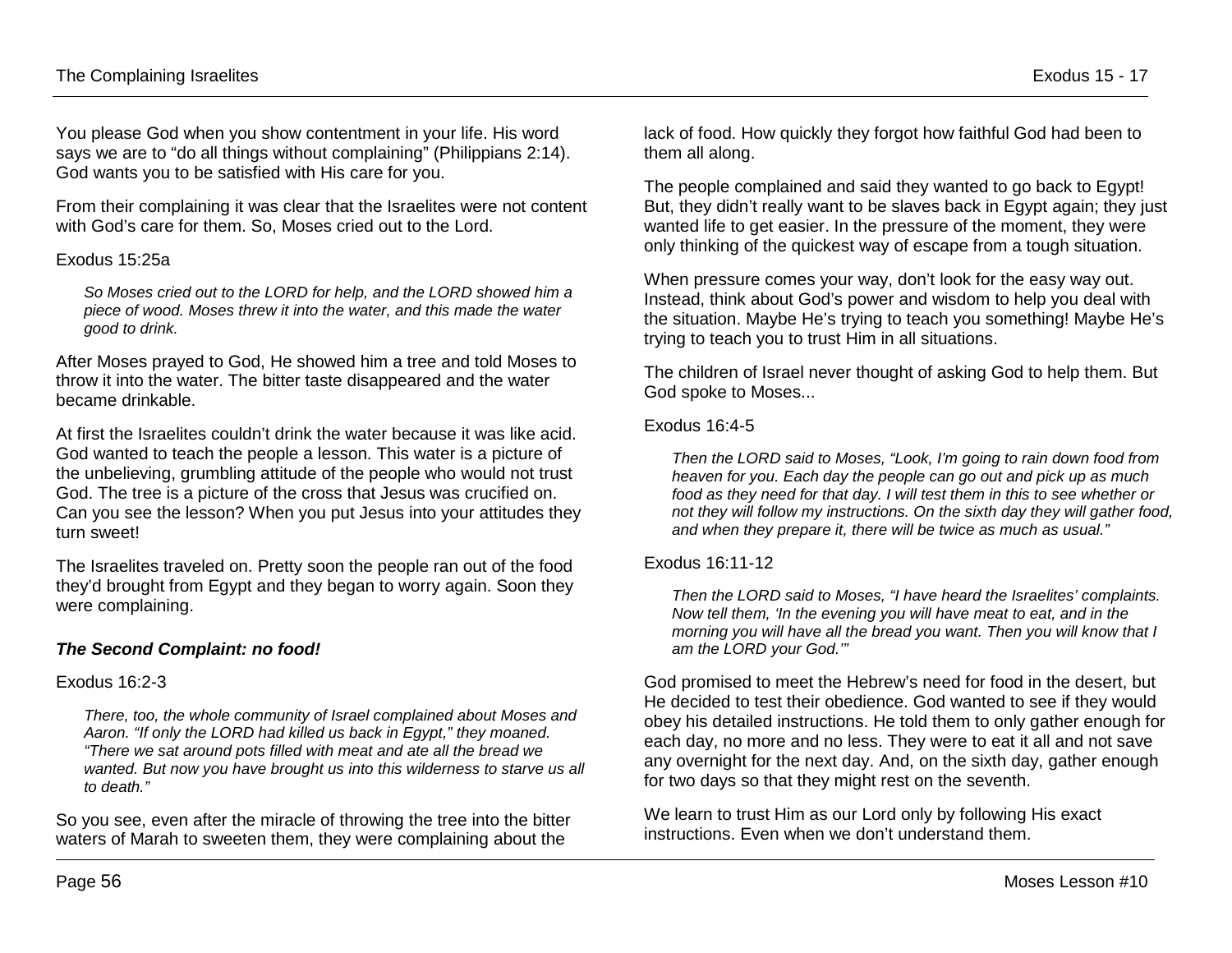Did the Israelites follow His instructions?

Exodus 16:13-15

*That evening vast numbers of quail flew in and covered the camp. And the next morning the area around the camp was wet with dew. When the dew evaporated, a flaky substance as fine as frost blanketed the ground. The Israelites were puzzled when they saw it. "What is it?" they asked each other. They had no idea what it was. And Moses told them, "It is the food the LORD has given you to eat.* 

They called the bread from heaven *Manna,* meaning, "What is it?"

Let's look ahead to see more about what it looked and tasted like.

#### Exodus 16:31

*The Israelites called the food manna. It was white like coriander seed, and it tasted like honey wafers.*

[Teacher, bring in some coriander seed and some sweet wafers for a taste experiment.]

See also Numbers 11:7-9 [Teacher, read....]

*The manna looked like small coriander seeds, and it was pale yellow like gum resin. The people would go out and gather it from the ground. They made flour by grinding it with hand mills or pounding it in mortars. Then they boiled it in a pot and made it into flat cakes. These cakes tasted like pastries baked with olive oil. The manna came down on the camp with the dew during the night.* 

Did the Israelites follow God's instructions about gathering and eating the manna?

#### Exodus 16:19-20

*Then Moses told them, "Do not keep any of it until morning." But some of them didn't listen and kept some of it until morning. But by then it was full of maggots and had a terrible smell. Moses was very angry with them.*

### Exodus 16:23-24

*He told them, "This is what the LORD commanded: Tomorrow will be a day of complete rest, a holy Sabbath day set apart for the LORD. So bake or boil as much as you want today, and set aside what is left for tomorrow." So they put some aside until morning, just as Moses had commanded. And in the morning the leftover food was wholesome and good, without maggots or odor.* 

But did everybody listen to the instructions?

### Exodus 16:27

*Some of the people went out anyway on the seventh day, but they found no food.*

This is unbelievable to us! Why didn't they obey? They underestimated the power of God. Their concept of God was way too small.

Look how God reacted to their stubbornness:

Exodus 16:28

*The LORD asked Moses, "How long will these people refuse to obey my commands and instructions?*

God provided this bread from heaven the whole time it took them to get to the Promised Land.

#### Exodus 16:35

*So the people of Israel ate manna for forty years until they arrived at the land where they would settle. They ate manna until they came to the border of the land of Canaan.*

What is the bread of heaven a picture of? (Jesus)

## *The Third Complaint: no water!*

Did the Israelites stop complaining? No! They set off on their journey again and, again there was no water for the people to drink.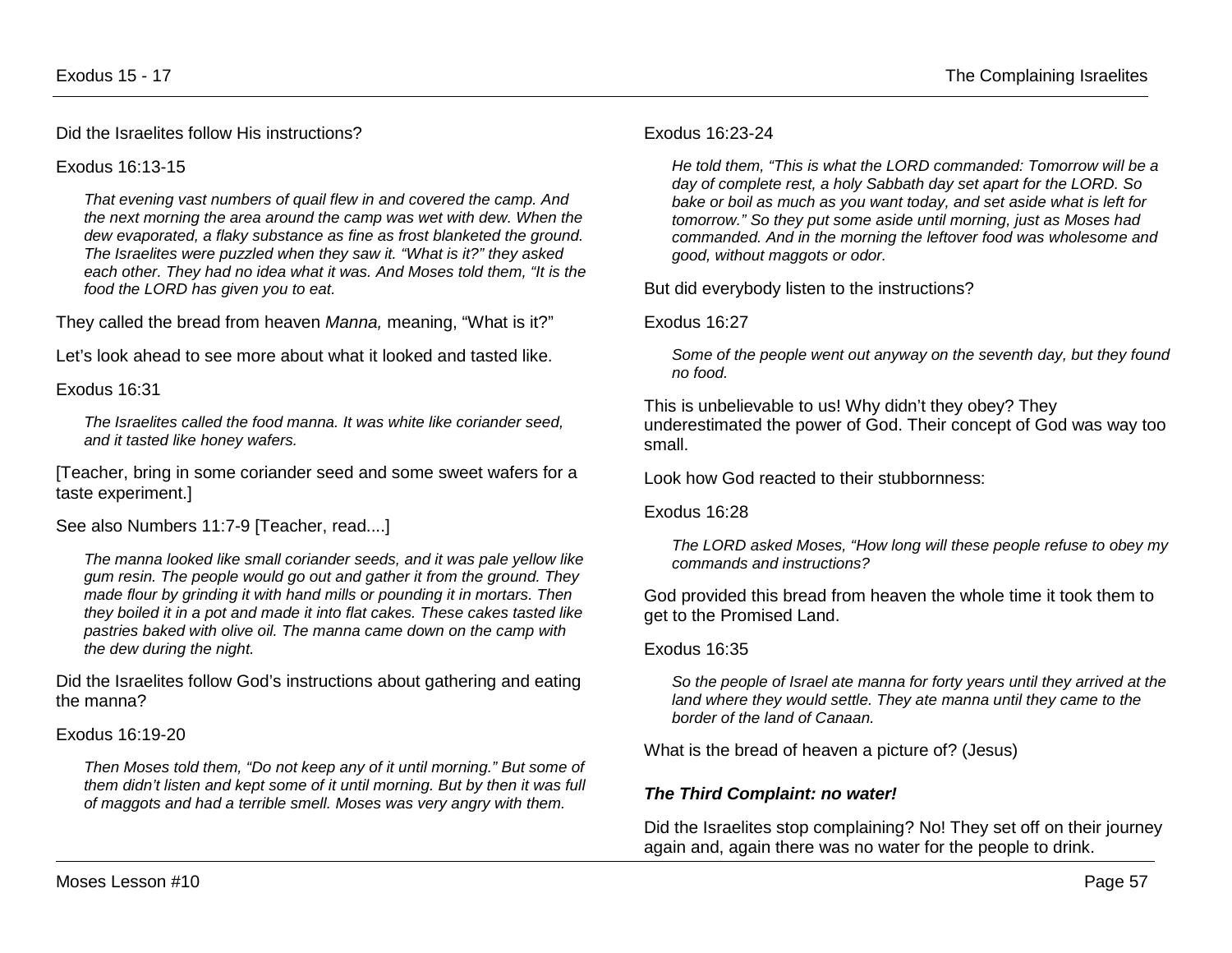#### Exodus 17:3

*But tormented by thirst, they continued to argue with Moses. "Why did you bring us out of Egypt? Are you trying to kill us, our children, and our livestock with thirst?"*

Moses goes to the Lord in prayer...

### Exodus 17:4

*Then Moses cried out to the LORD, "What should I do with these people? They are ready to stone me!'*

And the Lord answers Moses...

### Exodus 17:5-6

*The LORD said to Moses, "Walk out in front of the people. Take your staff, the one you used when you struck the water of the Nile, and call some of the elders of Israel to join you. I will stand before you on the rock at Mount Sinai. Strike the rock, and water will come gushing out. Then the people will be able to drink." So Moses struck the rock as he was told, and water gushed out as the elders looked on. (See also Numbers 20:8-13)*

The striking of this rock to provide life-giving water was to be a picture of what the Lord Jesus Christ would come to do many years later. The Bible refers to Jesus as a rock (1 Corinthians 10:4). The water is a picture of the Holy Spirit. Jesus said,

*On the last day, the climax of the festival, Jesus stood and shouted to the crowds, "Anyone who is thirsty may come to me! Anyone who believes in me may come and drink! For the Scriptures declare, 'Rivers of living water will flow from his heart.'" (When he said "living water," he was speaking of the Spirit, who would be given to everyone believing in him. But the Spirit had not yet been given, because Jesus had not yet entered into his glory.) (John 7:37-39)*

Moses' staff is a type or picture of the cross of Jesus. When Moses struck the rock it was a picture of Jesus being crucified or 'struck down' for the sins of the world to provide everlasting life for all. Notice that Moses only had to strike the rock one time. This is important to

remember because as we will read in a few weeks, the Israelites come back to this very same rock about 40 years later, run out of water and complain to Moses again. That time God tells Moses to only speak to the rock. You see Jesus only had to be stricken once for all. After that anyone who wants the power of the Holy Spirit need only ask for it.

God knew the people needed food and water; He planned all along to provide for their needs. But He wanted them to be content in knowing He would provide everything they needed instead of complaining about what they didn't have.

When others think of you, are they reminded of your complaining, or do they think of you as someone who is content? Being content is a godly attitude. It's being sure of the fact that God knows your needs and will always be faithful to you.

When you are tempted to complain, think about all the ways God cares for you and say a "thank-You" prayer to Him instead. Ask Him to help you be content. Remember today's memory verse,

*"…be satisfied with what you have. For God has said, "I will never fail you. I will never abandon you." (Hebrews 13:5)*

# **Closing Prayer**

Father, we don't want to be complaining-type people. Help us whenever we are tempted to grumble, to get our eyes off what we think we don't have and help us to see all that we do have. Give us thankful hearts this morning for all You have done and all that You promise to do for us. We love You and never want to forgot how wonderful You are to us. In Jesus' name, we pray. Amen.

[Teacher let each of the children thank God for something.]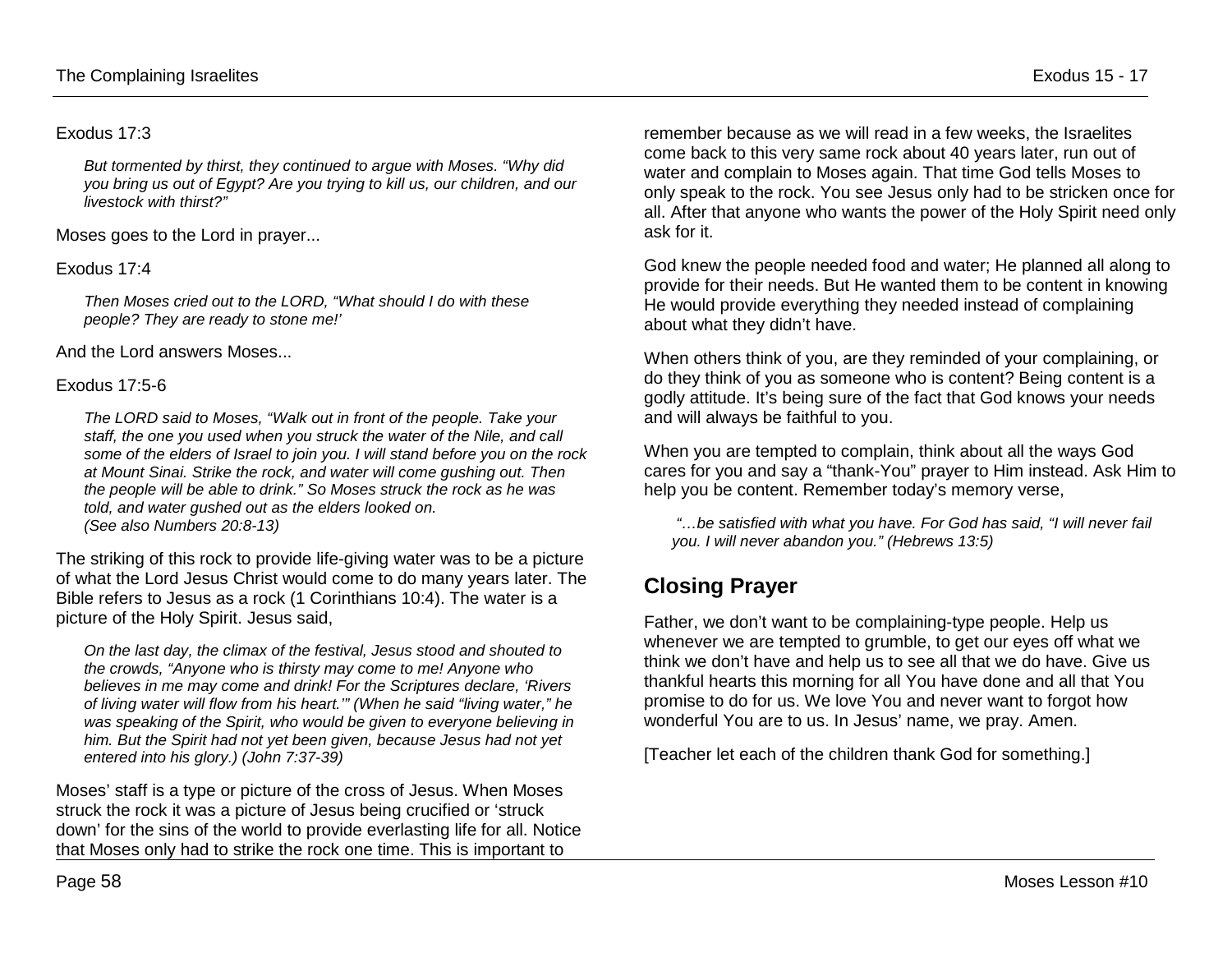## **Learning Activities**

## **Craft Corner**

## **Game Center**

Use the following review questions in a game of your choice:

- 1. In our lesson this morning the Israelites complained about three things. What were they? (No water, no food, and no water, again.)
- 2. After the miraculous crossing of the Red Sea, why did the people panic when they ran out of water? (They had a limited understanding of who God is; they doubted His ability to care for them and meet their needs.)
- 3. What happened when they got to the waters of Marah? (The water was bitter and the people could not drink it. They panicked and began to complain to Moses.)
- 4. Does God provide everything you want in life? (No, but He does provide all that you need.)
- 5. Why is complaining a sin? (When you complain, you are saying that God doesn't know how to care for you or meet your needs.)
- 6. What did God tell Moses to do about the bitter waters at Marah? (Throw a tree in the bitter waters.)
- 7. When Moses threw the tree into the bitter water, what was that a picture of? (The water is a picture of the unbelieving, grumbling attitude of people who would not trust God. The tree is a picture of the cross that Jesus was crucified on. When you put Jesus into your attitudes they turn sweet!)
- 8. From today's lesson, what was the second thing the children of Israel complained about? (The lack of food.)
- 9. Why did the people complain and say that they longed to go back to Egypt? (The people were hungry and they remembered all the food and water that was available to them in Egypt. And, they still didn't understand the power of God nor trust Him to provide for their needs.)
- 10. When you get into a tough situation is it best to look for the quickest way out of it? (No, it's best to follow God's leading which may not be the quickest way out; just the best.)
- 11. Why did they call the bread from heaven, Manna? (It means, 'What is it?' They didn't know what it was.)
- 12. What was Manna like? (It was like white coriander seed, and the taste of it was like wafers made with honey.)
- 13. God promised to meet the people's need for food, but he decided to test their obedience. What were God's detailed instructions about the manna? (He told them to only gather enough for each day, no more and no less. They were to eat it all and not save any overnight for the next day. And, on the sixth day, gather enough for two days so that they might rest on the seventh.)
- 14. What happened when some of the people didn't follow God's instructions about the manna? (Some of them left part of it until morning, and it bred worms and stank.)
- 15. Are we supposed to follow God's instructions even when we don't understand them? (Yes!) How about our parent's instructions? (Yes!)
- 16. Why did God tell the people to gather enough for two days on the sixth day of the week? (So they could rest on the seventh and spend time worshiping God and meditating on Him and fellowshipping with their friends.)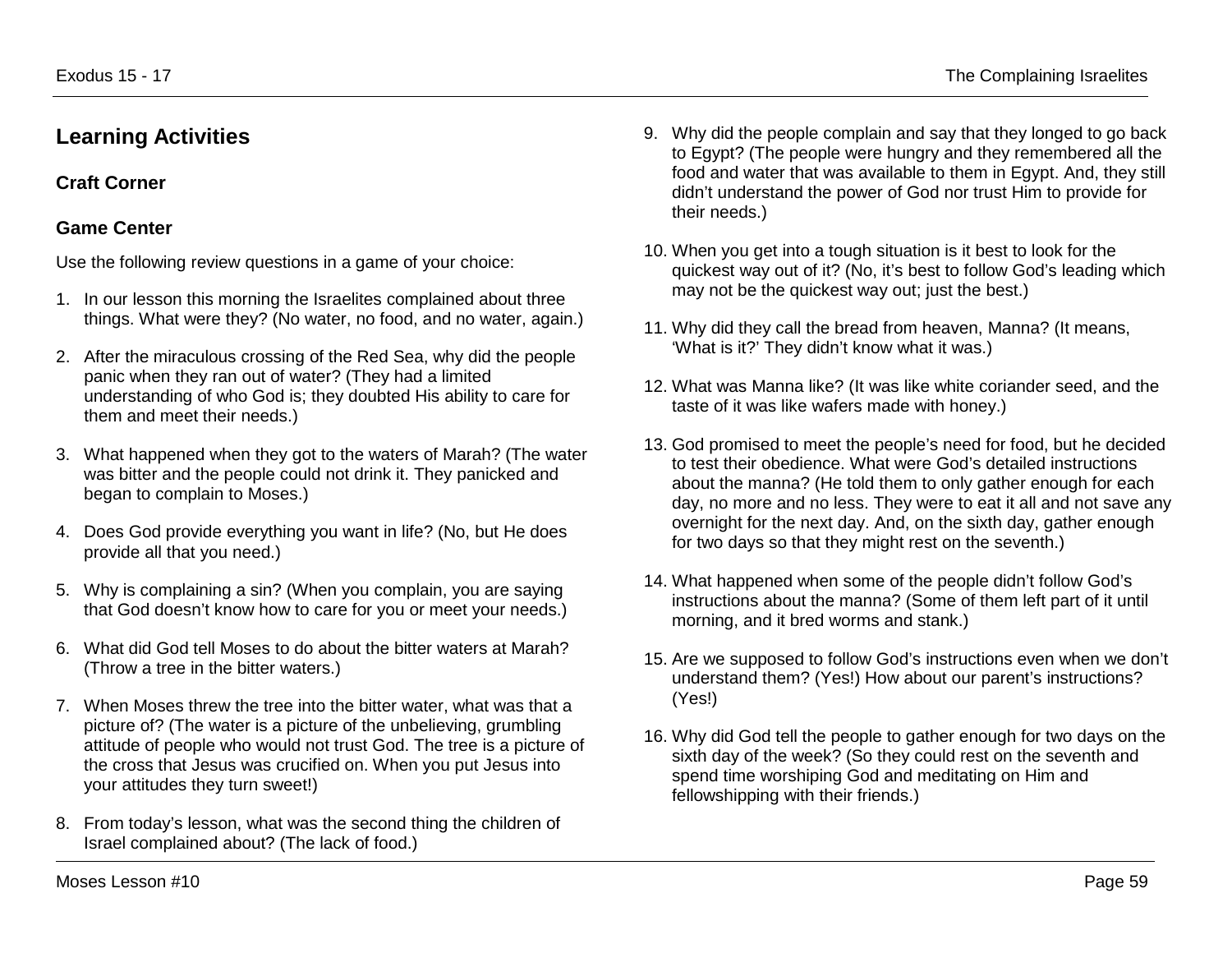- 17. What happened when some of the people went out on the Sabbath day to gather the manna? (There wasn't any!)
- 18. What should you do if you are ever tempted to complain about things? (Think about all the ways God cares for you and say a "thank-You" prayer to Him instead. Ask Him to help you be content. And remember today's memory verse.)
- 19. From today's lesson, what was the third thing the people complained about? (No water.)
- 20. When there was no water, what did God tell Moses to do? (Strike the rock, and water will come out of it.)
- 21. What was striking the rock a picture of? (Jesus who would be struck down for the sins of the whole world to provide living water for all.)